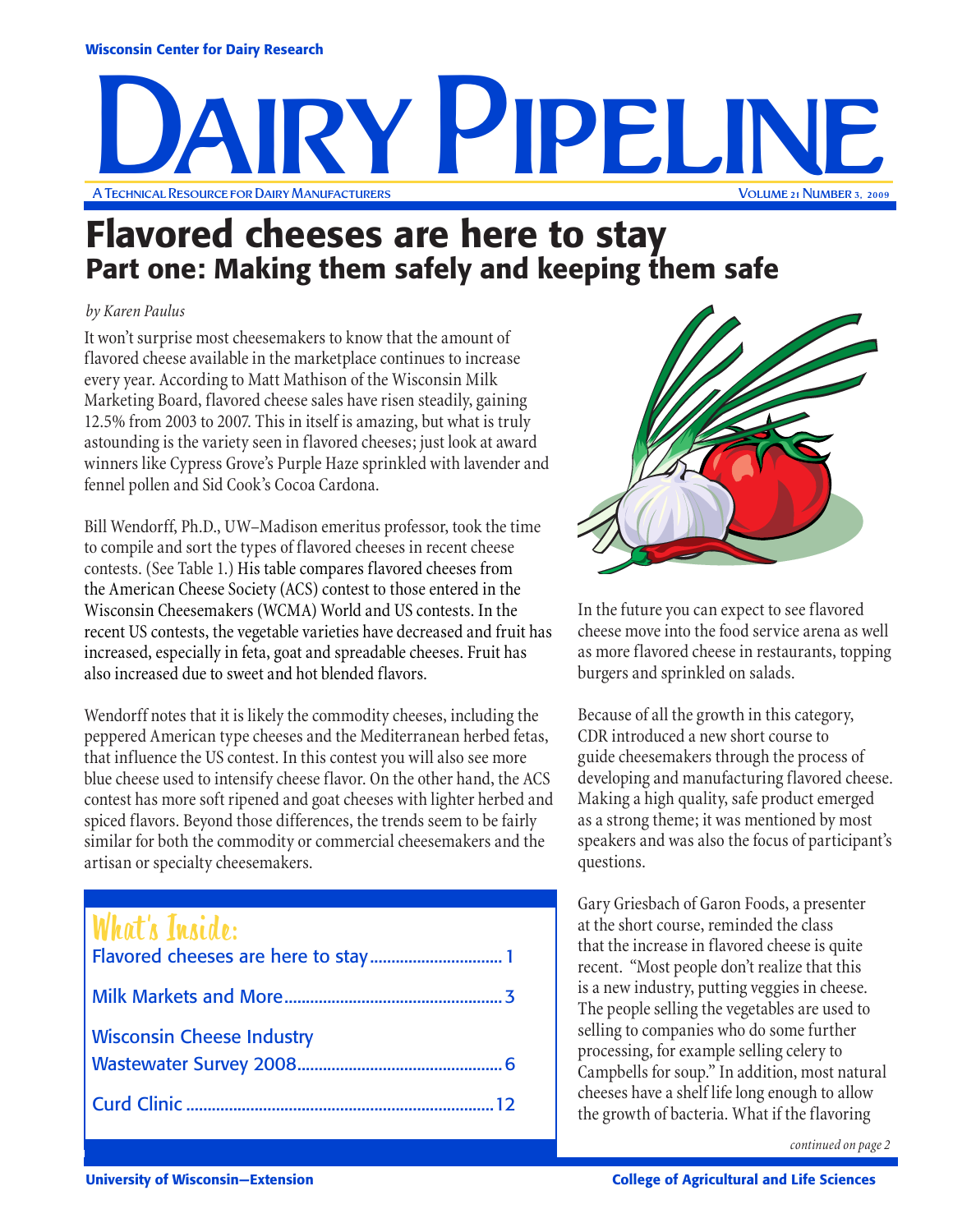*Continued from page 1*

#### Table 1.

|                                                                                                 | Top 20 Flavorings used in recent cheese contests                                                                                                                         |                                                                                    |                                                                                      |                                                                                    |  |
|-------------------------------------------------------------------------------------------------|--------------------------------------------------------------------------------------------------------------------------------------------------------------------------|------------------------------------------------------------------------------------|--------------------------------------------------------------------------------------|------------------------------------------------------------------------------------|--|
| Rank                                                                                            | Flavoring                                                                                                                                                                | % of total flavored entries in contest                                             |                                                                                      |                                                                                    |  |
|                                                                                                 |                                                                                                                                                                          | 2009 US<br>contest                                                                 | 2008 ACS<br>contest                                                                  | 2008 World<br>contest                                                              |  |
| $\mathbf 1$<br>$\overline{2}$<br>$\overline{3}$<br>4<br>5<br>6<br>7<br>8<br>9<br>10<br>11<br>12 | Hot peppers<br>Smoke<br>Other herbs<br>Other spices<br>Garlic, onion<br>Fruit<br>Dill<br>Wine, beer<br>Tomato & basil<br>Vegetable<br>Peppercorns<br>Mediterranean herbs | 21.4<br>12.5<br>7.4<br>6.5<br>6.0<br>4.3<br>4.3<br>4.0<br>3.7<br>3.7<br>3.4<br>3.4 | 17.4<br>13.9<br>13.6<br>7.4<br>12.8<br>5.7<br>2.2<br>3.5<br>3.5<br>3.5<br>5.4<br>0.8 | 25.6<br>11.5<br>8.4<br>5.5<br>6.8<br>5.8<br>4.9<br>4.9<br>2.6<br>4.2<br>2.9<br>1.3 |  |
| 13<br>14<br>15                                                                                  | Meat<br>Blue cheese<br>Nuts                                                                                                                                              | 3.1<br>2.8<br>2.3                                                                  | 1.3<br>0.5<br>0.8                                                                    | 3.1<br>1.6<br>1.3                                                                  |  |
| 16<br>17<br>18<br>19<br>20                                                                      | Sweet & hot<br>Horseradish, wasabi<br>Confectionery<br>Honey<br>Other flavors                                                                                            | 2.0<br>1.7<br>1.7<br>1.1<br>4.6                                                    | 1.0<br>1.6<br>1.9<br>1.3<br>4.9                                                      | 0.5<br>2.6<br>1.6<br>0.5<br>8.6                                                    |  |
|                                                                                                 | No. of flavored entries<br>Flavored as % of total<br>entries in contest                                                                                                  | 351<br>26%                                                                         | 367<br>32%                                                                           | 382<br>20%                                                                         |  |



was contaminated? Griesbach suggests you consider microbiological testing, in addition to a certificate of analysis, or COA.

#### Microbiology of natural spices

Bruce Armstrong, Saratoga Foods, spoke to short course attendees about adding herbs and spices to cheese, telling us that, traditionally, spices have been considered a product that inherently has high micro counts. For example, black pepper can plate out between 1 million to 20 million TPC. So how are spices handled? According to Armstrong, irradiation is the most effective treatment for spices because it will lower plate counts to less than 1000. Ethylene oxide treatment is also effective and has been used for many years, lowering

TPC to less than 100,000. However, this treatment is not used in Europe or California because of stricter laws governing occupational carcinogens. Steam treatment can be effective, although it works best on hard spices like black pepper, allspice, or nutmeg, rather than herbs.

Another short course speaker emphasizing safety was CDR ingredient specialist Susan Larson, PhD, who took on the challenge of summarizing what we know about adding meat, seafood, and nuts to cheese. Larson's list of factors to consider when you are selecting ingredients to add to cheese includes pH, salt content, shelf life, flavor compatibility, allergen risk, and perhaps most important of all—water activity or  $a_{w}$ . Water activity is simply the amount of water available that can take part in a chemical or physical reaction. Water activity is reduced when water is bound tightly to a protein molecule, thus not available for reaction and also not available to support microbial growth. (See Table 2. on page 3.)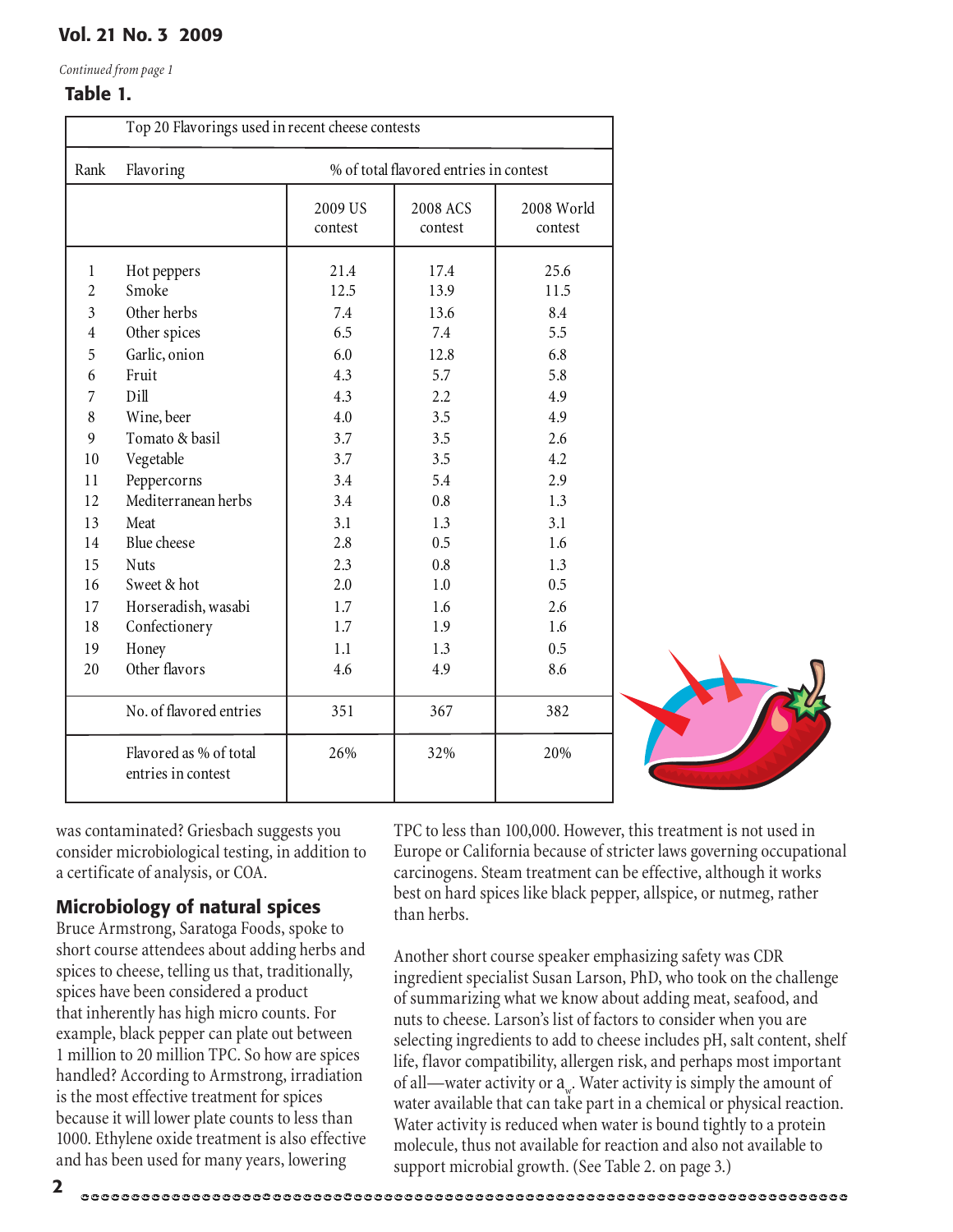Larson noted that it is important to follow good manufacturing practices and handle ingredients to maintain safety. For example, an open bag of walnuts, now exposed to air, might become rancid and the exposure can increase the potential for pathogen growth by affecting the water activity. Adding nuts to cheese will also affect the water activity of the nuts. Why is this important? Because a small change in the moisture content can have a large effect on the water activity of nuts and because controlling water activity is a factor in preservation of nuts (and seafood and preserved meats, too). Increasing the water activity can lower or even remove one of the safety hurdles. For this reason, Larson recommends verifying the shelf life of your flavored cheese.

#### Adding beer, wine, or liquor

Adding beer, wine, or liquor to cheese can capitalize on popular pairings as well as exploit a sense of place by incorporating a



locally produced product. Dana Wolle, PhD, assistant researcher at CDR has a hand in the vat as well as the brewery—he's an expert on both beer and cheese. He has many tips for cheesemakers who want to experiment (see the next issue for a few of them) and he also has a few safety issues you should keep in mind. Wolle says that allergens are an issue. For example, sulfites in wine can trigger allergies, however they are diluted when added to cheese. Wheat malt contains high levels of gluten, which you might have to note on the label. Another hazard to keep in mind is the issue of glass in your plant. You can buy beer in bulk and bring it to the plant in steel kegs, and you can get some wines in plastic kegs, but if you are working with hard liquor it may not be possible to avoid glass in the manufacturing area of the plant.

Now that you have scoped out the safety issues raised by flavored cheese, we can discuss quality—in the next issue of the Dairy Pipeline.



Table 2. Adapted from P.F. Fox. 2004. Cheese (Vol. 1.) Chemistry, Physics, and Microbiology.3rd Edition.

| $\mathbf{a}_{\mathsf{w}}$ | <b>Microorganisms that can grow</b><br>at this $\overline{a}_{w}$ level and above | <b>Food examples</b>                                                                                                                                                                              |
|---------------------------|-----------------------------------------------------------------------------------|---------------------------------------------------------------------------------------------------------------------------------------------------------------------------------------------------|
| 0.95                      | Pseudomonas, E. coli, Shigella spp., some<br>yeasts                               | Fresh and canned fruits and vegetables,<br>fresh cheese curd, ricotta, cottage cheese,<br>brie, camembert, fontina, limburger, edam,<br>havarti, cheddar, gorgonzola, gouda, gruyere,<br>manchego |
| 0.94                      | Clostridium botulinum, Salmonella spp.,<br>Vibrio parahaemolyticus                | Mozzarella, stilton, romano                                                                                                                                                                       |
| 0.92                      | Listeria monocytogenes, many molds                                                | Parmesan                                                                                                                                                                                          |
| 0.80                      | Most molds, Staphylococcus aureus                                                 | Most fruit juice concentrate, condensed milk,<br>syrup, flour, high sugar cakes                                                                                                                   |
| 0.75                      | Mycotoxigenic aspergilli                                                          | Jam, marmalade, marshmallows                                                                                                                                                                      |
| 0.60                      | Osmophilic yeasts, few molds                                                      | Dried fruits with 15-20% moisture, caramel,<br>toffee, honey                                                                                                                                      |
| 0.50                      |                                                                                   | Noodles with 12% moisture, whole egg<br>powder with 5% moisture                                                                                                                                   |
| 0.30                      | No microbial growth                                                               | Cookies, crackers, dehydrated soups                                                                                                                                                               |

Table 2. Water activity of foods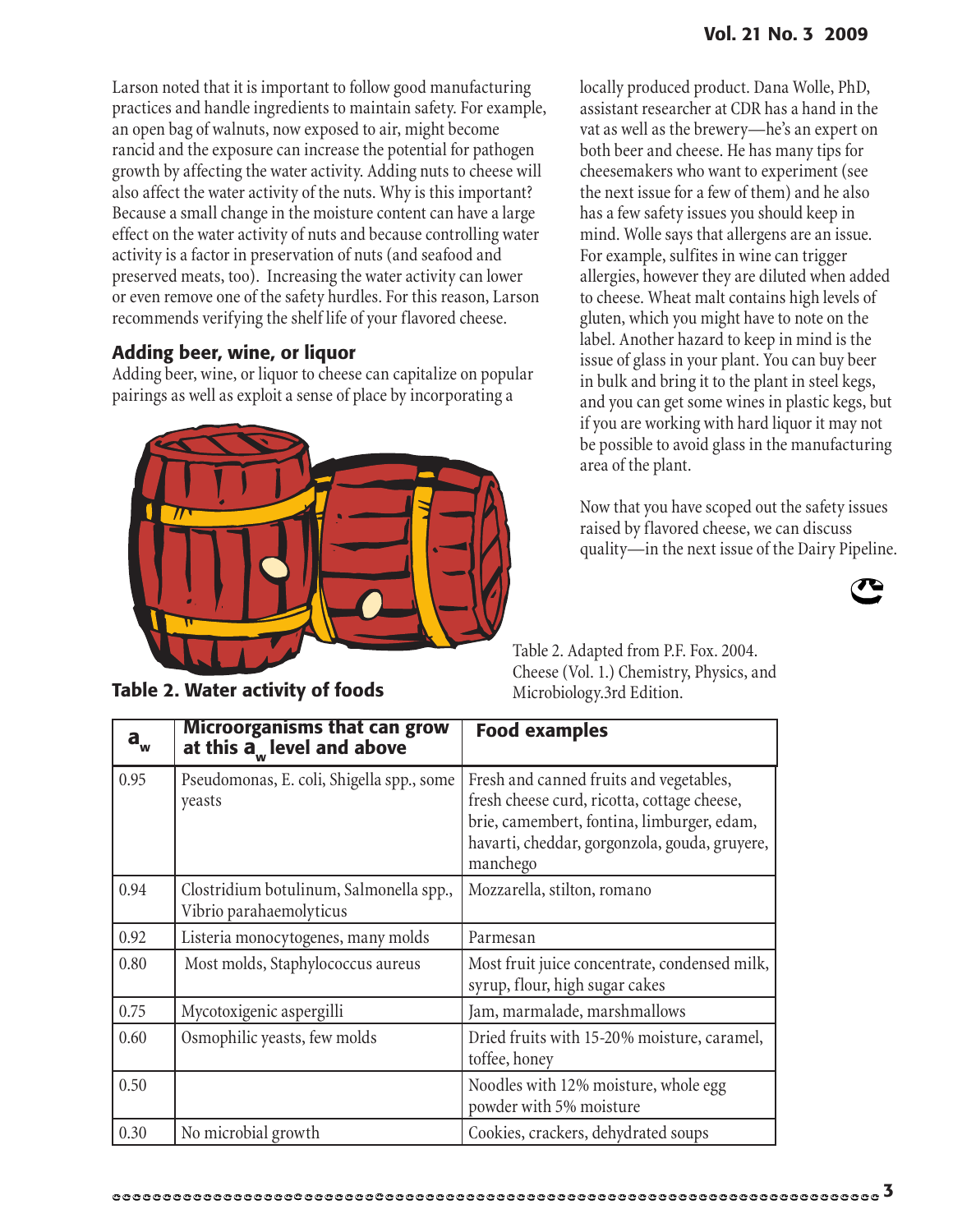# Milk Markets and More What a Difference a Year Makes

*By Brian W. Gould, Associate Professor, Agricultural and Applied Economics University ofWisconsin—Madison*

In a previous Milk Markets and More column I wondered if the U.S. dairy industry was facing a new paradigm: one that elevated the U.S. dairy industry to playing a significant role in the international dairy market. At the time, we were riding a wave of month after month record dairy product exports measured in terms of both quantity and total value. What a difference a year makes. After becoming a net dairy exporting country in 2007, we lost those export markets and are now close to becoming a net dairy importing nation once again. This loss in the export market, along with continued increases in domestic milk production, is the primary reason for this disastrous year. For U.S. dairy farmers 2009 was a year with record low farm-level milk prices.

#### Exports increased

Prior to 2004, U.S. dairy exports accounted for less than 5% of total U.S. milk solids. In 2004 exports increased to 7.5% of production and moved steadily upward to approximately 11% in 2008. The global economic crisis that began in the fall of 2008 shrunk demand for dairy products world-wide and also dried up credit to finance imports. World prices for dairy products crashed butter, nonfat dry milk, and cheese prices dropped by at least half between late summer and the end of 2008. Even at these reduced prices, buyers were hard to find and U.S exports (with the exception of whey) fell off sharply. Figure 1 shows the level of net exports (value of U.S. dairy



exports – value of U.S. dairy imports) on a quarterly basis from 1998-Q1 to 2009 Q2. Over the 1998-2006 period, the average quarterly U.S. dairy trade deficit (i.e., import value > export value) was \$117 million. From 2007-Q1 through 2008-Q3 the average quarterly surplus was \$268 million, a \$385 million change. During 2008-Q2 the trade surplus reached a record \$481 million. By 2008- Q4, this surplus has changed to a deficit of approximately \$120 million.

Figure 2 highlights the importance of the export market for specific dairy products, showing the ratio of quarterly production of a variety of dairy products to the quantity exported. For example, between 2002 and 2006 butter exports averaged 1.6% of quarterly production. Between 2007 and 2008 this percentage averaged 9.2% with a maximum percentage of 16.8% in the  $3<sup>rd</sup>$  quarter of 2008. You can see the rapid loss in export markets, by the 2<sup>nd</sup> quarter of 2009 butter exports were only 2.8% of butter production.

The export market continues to represent a relatively important market for dry manufactured products. Since 2002, quarterly exports of lactose averaged close to 57% of quarterly lactose production; this value rose more than *continued on page 6*



#### Figure
1.
U.S.
Net
Exports
of
Dairy
Products:

1998‐2009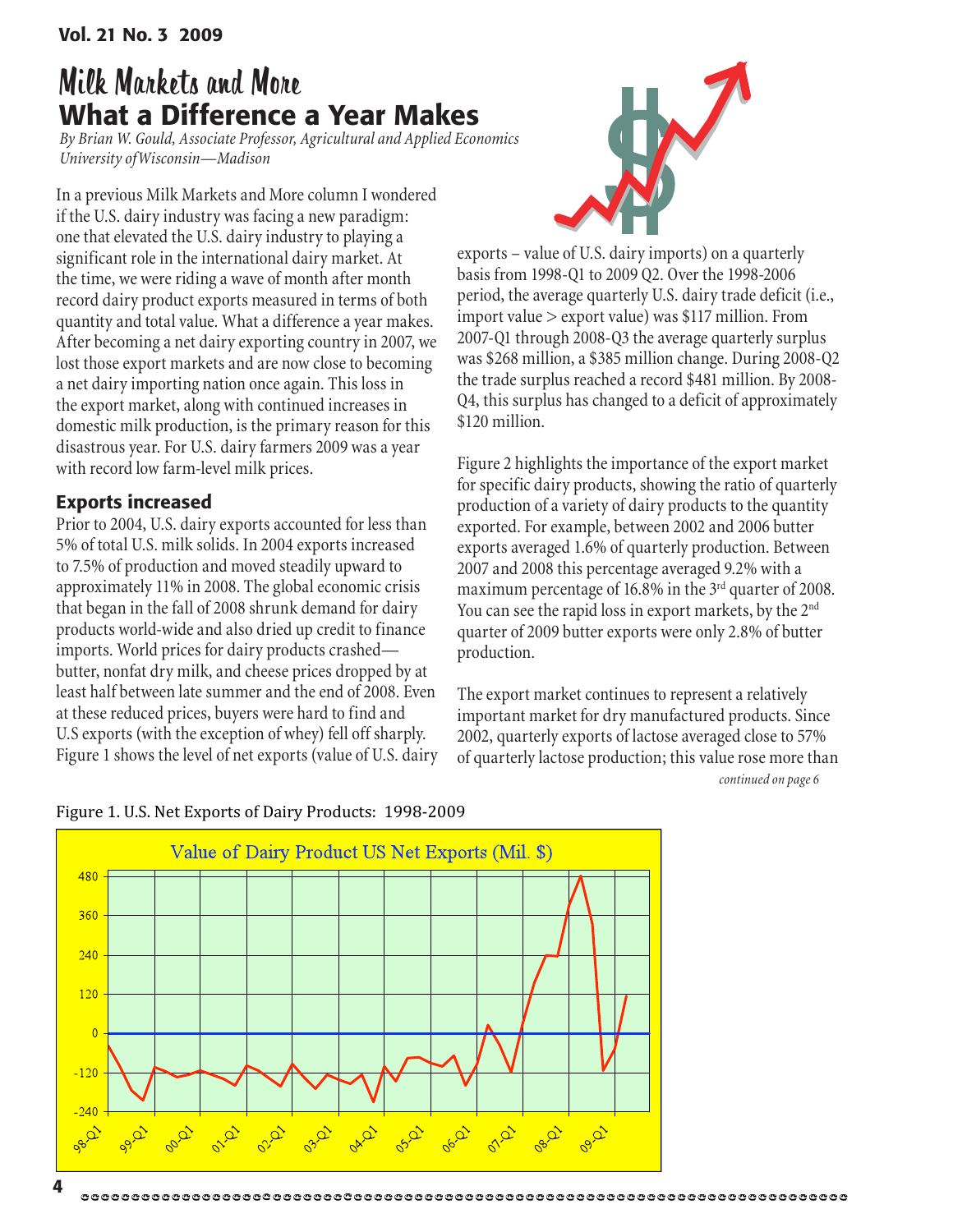

#### Figure 2. Ratio of Quarterly U.S. Exports and Production (x 100) for Various Products

Table 1. Exports of Nonfat Dry Milk (NDM), 1,000 Metric Tons

|                                                                  | 2004                   | 2005                 | 2006                      | 2007                      | 2008            | 2009(f)        |
|------------------------------------------------------------------|------------------------|----------------------|---------------------------|---------------------------|-----------------|----------------|
| Canada                                                           | 16                     | 6                    | 13                        | 14                        | 15              | 13             |
| <b>US</b>                                                        | 231                    | 277                  | 287                       | 255                       | 391             | 200            |
| <b>North America</b>                                             | 247                    | 283                  | 300                       | 269                       | 406             | 213            |
| Argentina                                                        | 18                     | 22                   | 21                        | 11                        | 13              | 17             |
| <b>Brazil</b>                                                    | 2                      | 3                    | 4                         | 4                         |                 | $\overline{2}$ |
| <b>South America</b>                                             | 20                     | 25                   | 25                        | 15                        | 14              | 19             |
| <b>EU-27</b>                                                     | 277                    | 190                  | 88                        | 202                       | 179             | 180            |
| <u>Russia</u>                                                    | 20                     | 15                   | 15                        | 15                        | 15              | 15             |
| <b>Ukraine</b>                                                   | 63                     | 57                   | 64                        | 57                        | 40              | 30             |
| <b>Former Soviet Union</b>                                       | 83                     | 72                   | 79                        | 72                        | 55              | 45             |
| India                                                            | 10                     | 40                   | 50                        | 40                        | 38              | 38             |
| <b>Other Asia</b>                                                | 30                     | 28                   | 29                        | 27                        | $\overline{22}$ | <u> 21</u>     |
| <u>Asia</u>                                                      | 40                     | 68                   | 79                        | 67                        | 60              | 59             |
| <u>Australia</u>                                                 | 187                    | 141                  | 189                       | 175                       | 120             | 170            |
| <b>New Zealand</b>                                               | 305                    | 221                  | 243                       | 327                       | 251             | 310            |
| <b>Oceania</b>                                                   | 492                    | 362                  | 432                       | 502                       | 371             | 480            |
|                                                                  |                        |                      |                           |                           |                 |                |
| <b>Total</b><br>$\overline{11}$ $\overline{0000}$ $\overline{0}$ | 1159<br>$\overline{1}$ | 1000<br>$\mathbf{r}$ | 1003<br>$7.7 - 11.25 - 1$ | 1127<br>$1 \text{ m}$ $1$ | 1085            | 996            |

Note: 2009 is a forecast value. Source: Dairy: World Markets and Trade, Foreign Agricultural Service, USDA, Aug. 2009.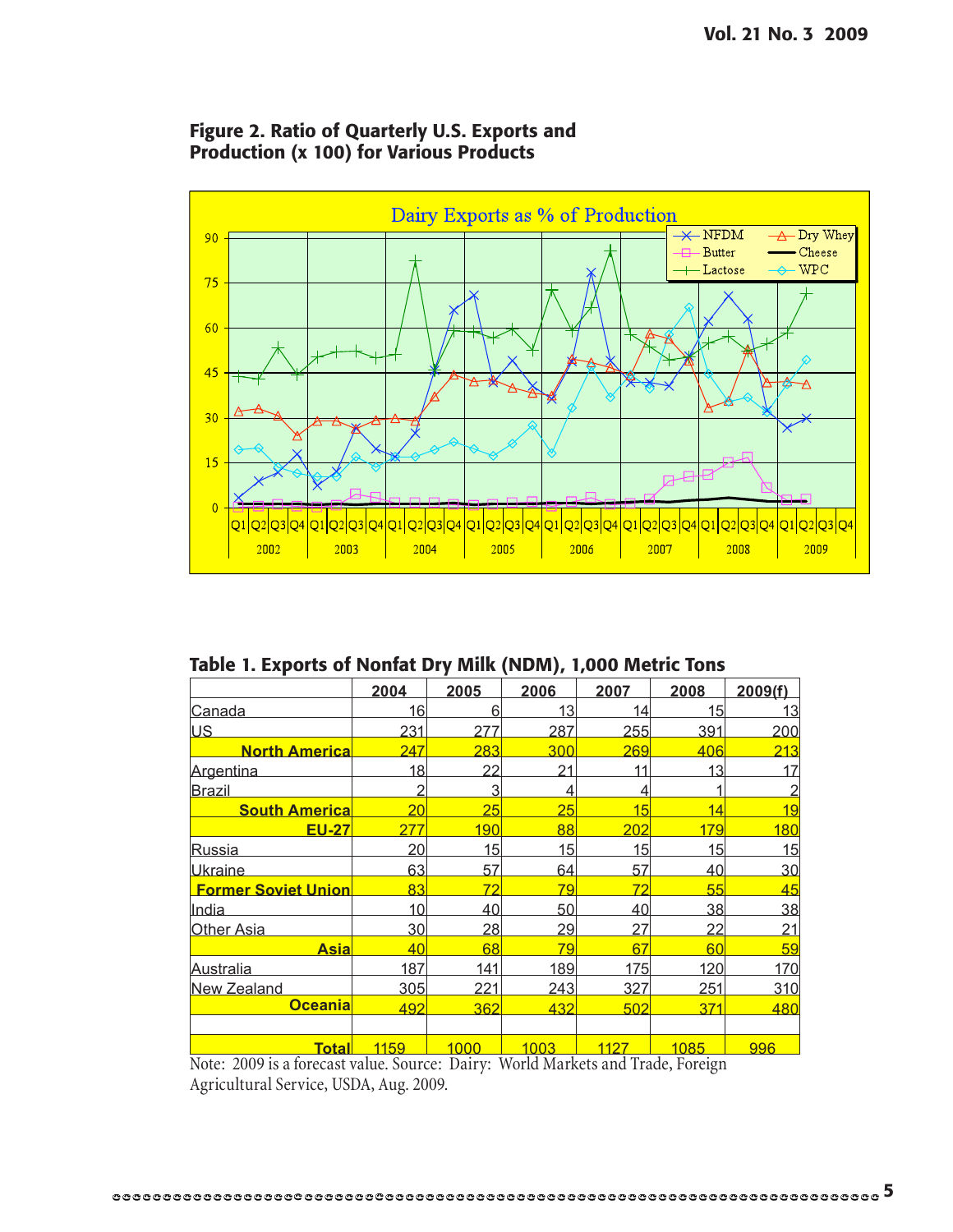80% during some quarters. For dry whey products (not including WPC/WPI) the export-production ratio averages close to 39% with this ratio close to 60% during the  $2<sup>nd</sup>$  quarter of 2007. In contrast to dry products, the percentage of U.S. quarterly cheese production  $\alpha$  ary products, the percentage of 0.5.  $\alpha$  and  $\alpha$  production if the U.S. dairy industry exported has averaged less than 2%.

#### The recent loss in export market share

One of the reasons for the recent loss in export market share is the ability of Oceania to regain their contribution to world dairy exports, lost during the 2008 drought in this region. During the later part of 2007 and in 2008 the U.S. dairy industry filled the gap left by Oceania's drop in export activity. In 2009, Oceania milk output is expected to rise significantly over 2008 levels, with New Zealand milk production increasing by 8%. This year, favorable pasture growing conditions and a record number of cows made increased milk production possible. Australian milk production is expected to expand by 3%, reversing a four year trend, due to improved rainfall and pasture conditions. With increased production, on the trade front, 2009 Oceania exports of butterfat and milk powders are anticipated to expand substantially. New Zealand exports of butterfat and NDM in 2009 are forecast to grow by 10% and 24%, respectively. In Australia, exports of whole milk powder (WMP)are expected to expand rapidly by 35% but nevertheless they remain below the average levels attained between 2004 and 2006 (FAS, USDA, 2009). Table 1 provides a summary of recent and forecast world NDM exports. The dramatic increase in the 2008 U.S. contribution to world NDM exports concurrent with the reduction in Oceania's is obvious.

If the U.S. dairy industry wants to solve the chronic problem of milk (commodity) price variability it will have to resolve the issue of the variability in the role of export markets as a source of demand for U.S. dairy products. What a difference a year makes.

#### Reference

Foreign Agricultural Service, U.S. Department of Agriculture, 2009. Dairy: World Markets and Trade, Aug.

University of Wisconsin, Understanding Dairy Markets website,

http://future.aae.wisc.edu



wants to solve the chronic problem of milk (commodity) price variability it will have to resolve the issue of the variability in the role of export markets as a source of demand for U.S. dairy products.

 $\mathbf C$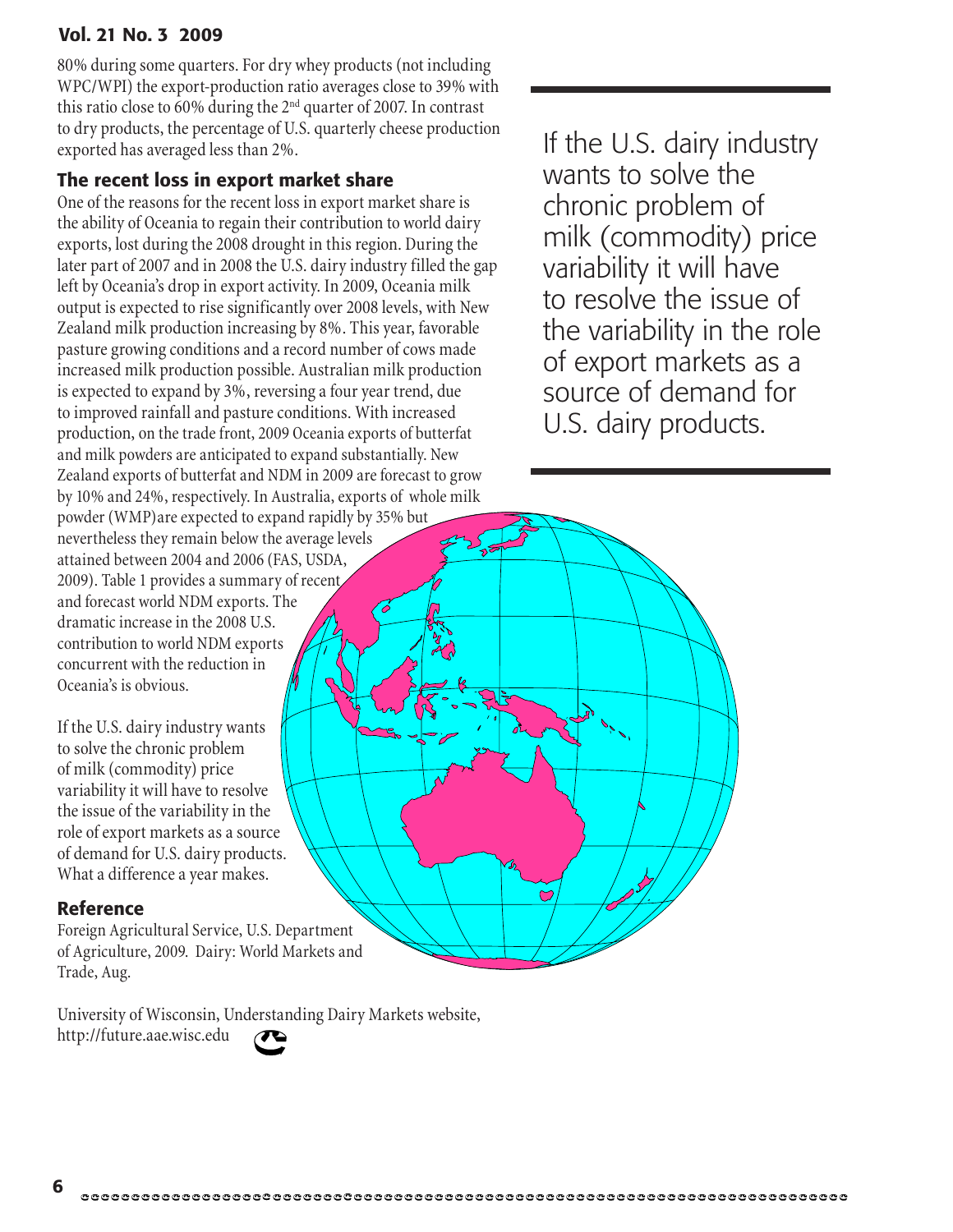# Research Update

One of the earliest cheese making textbooks, published by John Decker in 1895, offers the following advice to anyone siting a new cheese factory:

*"In connection with the factory, there should be what is forgotten in nearly every factory, namely, a proper sewerage system. There should be regular six inch sewer pipe underground, leading to a stream or blind-well, to convey the slops from the building."*

Decker's definition of a 'proper sewerage system' has certainly evolved during the past century, and in fact, it is still evolving. In the article below Bill Wendorff summarizes the results from a survey of Wisconsin licensed cheese plants conducted in 2008. Previous Pipeline articles tracked this issue in Volume 7, Number 4, 1995 and Volume 17, Number 4, 2005. We are making progress but also facing a few challenges.

## Wisconsin Cheese Industry Wastewater Survey 2008

*Prepared by W.L. "Bill" Wendorff – Emeritus Professor*

The last statewide cheese industry wastewater survey was conducted in 1996, just before the chloride source reduction program (NR 106) and after NR 217 (phosphorus limit to surface waters). We conducted this 2008 Wisconsin Cheese Industry Wastewater Survey to determine the impact of the Wisconsin Department of Natural Resources (WDNR) regulations on the Wisconsin cheese industry and to assess the environmental challenges the industry may face in the future. Survey forms were sent out to 122 Wisconsin licensed cheese plants and completed forms were received from 98 plants, for a participation percentage of over 80%. Following is the report on results of that survey.

#### Process wastewater

Over 95% of the plants had outfalls from their plants regulated by the Wisconsin Pollution Discharge Elimination System (WPDES) permit program. Plants not covered by WPDES permits were either small farmstead cheese plants or plants that were discharging all process wastewater to land application by contract haulers. Table 1. Lists the current disposal of process wastewater from cheese plants.

Note that over 23% of the plants used landspreading as their sole means of disposing process wastewater while the remaining 48% of the plants land spreading used it to dispose of wastes with higher biological oxygen demand (BOD). Over 29% of the plants were required

Table 1.

| Wastewater disposal                                                                                                               | % of the plants            |
|-----------------------------------------------------------------------------------------------------------------------------------|----------------------------|
| Own waste treatment system<br>Municipal POTW<br>Ridge & furrow<br>Aerated tanks or lagoons<br>Landspreading<br>Other (manure pit) | 38<br>42<br>10<br>19<br>71 |
|                                                                                                                                   |                            |

\*Percentages exceed 100 percent because plants may dispose of waste in more than one type of system.

to pretreat process wastewater before sending it to the final treatment system. Over 61% of those plants were required to equalize pH, 54% were required to lower BOD, 25% were required to reduce total suspended solids (TSS), 29% were required to reduce total phosphorus, 4% were required to reduce chlorides and 4% of the plants were required to reduce fats, oils & grease (FOG) and ammonia nitrogen.

Over 45% of the cheese plants segregate some of their high strength (BOD) wastewater from the rest of their process wastewater to reduce treatment costs. The majority land spread those high BOD wastes but several discharged them to manure pits.

#### Whey permeate

Approximately 63% of the cheese plants generate whey permeate in their production process. They handle whey permeate in the methods listed in Table 2. Plants processing whey permeate, or shipping to processors, used that as the primary method of handling permeate. However, they did have to use landspreading if the whey markets were depressed.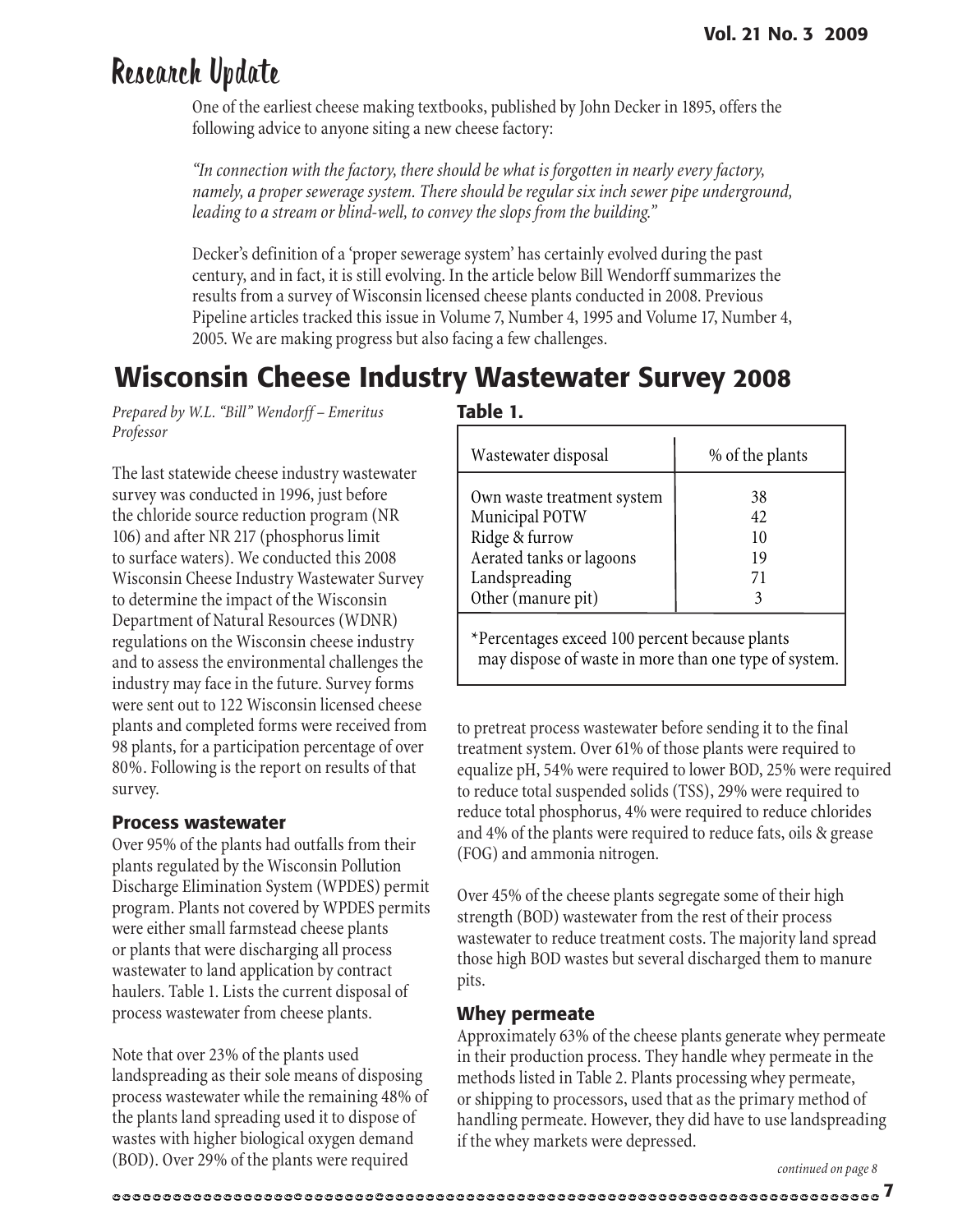#### Phosphorus

NR 217 was promulgated in 1992, setting a maximum limit of 1.0 mg/L of total phosphorus in effluent discharged to surface waters in Wisconsin. Wastewater treatment plants with biological removal of phosphorus were able to get a variance to a maximum limit of 2.0-4.0 mg/L of phosphorus. Approximately 31% of Wisconsin cheese plants had to change their process to reduce the level of phosphorus in their process wastewater going to treatment facilities. Over 53% of those plants changed to non-phosphate cleaners, 57% of the plants had to use chemical precipitants, e.g., alum or ferric salts to lower phosphorus levels, 40% initiated biological phosphorus removal processes, and 7% installed dissolved air flotation (DAF) units. Over 15% of the plants have been able to reduce phosphorus levels significantly by segregating and landspreading high strength wastes. Several of the plants that used biological removal of phosphorus were initially given variances (2-4 mg/L) from the NR 217 limit of less than 1 mg of P/L in the treated effluent. However, many of those plants are now facing reductions in the variances within the next 2 years.

#### Chlorides (salt)

In 2000, NR106, subchapter IV (Effluent Limitation for Chloride Discharges) was created to regulate the discharge of chloride to surface waters of the state. A three-tiered system of source reduction measures was established for dairies. In some cases, this influenced the way cheese plants dealt with salty whey and spent salt brines. Over 69% of the cheese plants have salty whey, pressings and drippings generated in their process. They use the methods listed in Table 3 to dispose of the salty whey.

#### Table 3.

| Disposal of salty whey                                           | % of the plants |
|------------------------------------------------------------------|-----------------|
| Municipal POTW<br>Landspread<br>Further processed<br>Manure pits | 43<br>55<br>10  |

#### Table 2.

| Disposal of<br>whey permeate                                                                                                            | % of the plants*         |
|-----------------------------------------------------------------------------------------------------------------------------------------|--------------------------|
| Further concentrated or processed<br>Sent to a whey processor<br>Sent to farms for digester/manure pits<br>Landspread<br>Fed to animals | 48<br>44<br>5<br>43<br>6 |
| *Percentages exceed 100 percent because plants may                                                                                      |                          |

handle whey permeate in more than one type of system.

Over 55% of the cheese plants have brine systems and 49% of those plants use a membrane system for brine maintenance. In most cases membrane systems have successfully reduced contamination of brines, however some plants still have problems with the increased volume of brine generated from expulsion of whey from cheese into the brine system. This surplus brine, along with spent brines, must be disposed of in an environmentally acceptable manner. Over 18% of cheese plants with brine systems have been able to maintain their brines by presalting the curd, so they did not dispose of brines over the past year. The frequency of brine disposal for the rest of the plants is listed in Table 4. Disposal options for those plants are listed below in Table 5.

Reports from the WDNR indicate only three plants have interim standards on their Tier 2 permits for chlorides, so most cheese plants have successfully dealt with the chloride limits under NR106, subchapter IV (Effluent Limitation for Chloride Discharges) in their first Tier 1 three-year permit.

#### Future plans

Approximately one third of Wisconsin cheese plants responding to this survey anticipate new wastewater requirements in their WPDES permit or municipal sewer ordinances within the next two years. Over 38% anticipate decreases in the allowed variance for phosphorus, 22% are facing tighter BOD limits, 12% will have tighter chloride limits, 9% will have tighter ammonia N limits, and

| Frequency of<br>brine disposal                                               | % of the plants |
|------------------------------------------------------------------------------|-----------------|
| Once a year<br>Twice a year<br>Once a quarter<br>Once a month<br>Once a week | 24<br>33        |

#### Table 4.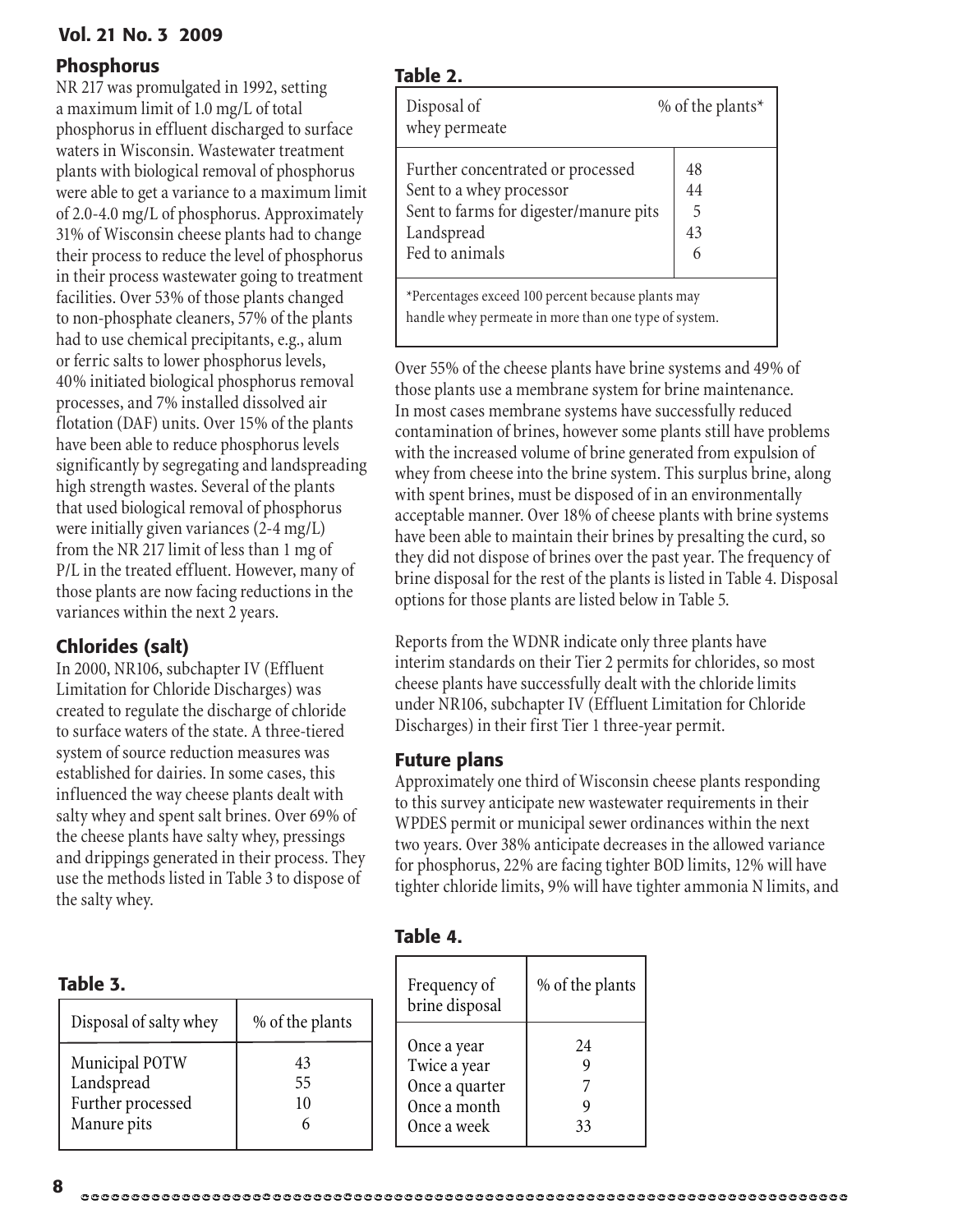#### *continued from page 8*

6% will have tighter suspended solids limits. About 20% of the plants will have to reduce volumes sent to POTWs and several others will have to reduce the temperature of discharges to municipal sewer systems. Most plants have been able to meet the chloride discharge limits imposed by NR 106, although several have reported greater difficulty finding municipal POTWs willing to take high chloride wastes.

Over 36% of the plants are planning major expenditures for treatment plant upgrades, pretreatment processes or other water-based environmental requirements. The majority will address problems with phosphorus, BOD, and FOGs. It seems that most of the plants do not need to modify their process equipment or membrane systems for brine maintenance or chloride reduction. However, if restriction on chloride discharges going to municipal POTWs change or if land spreading high chloride wastes during winter months are restricted, I suspect additional plants would face high-cost upgrades for brine maintenance equipment. Several plants are interested in an anaerobic digester to treat waste and generate some usable energy. Several others have indicated interest in RO polishers to reclaim rinse water and potential potable water for greater efficiency within the cheese plant.

#### Table 5.

| Disposal options                                               | % of the plants $\vert$ |
|----------------------------------------------------------------|-------------------------|
| Municipal POTW<br>Landspread<br>Manure pits<br>Other (highway) | 55<br>22<br>18          |

#### Summary

It appears that most plants have been able to effectively address the chloride source reduction requirements of NR 106.90 by separating salty whey and spent brines before transporting them to municipal POTWs, manure pits, or directly landspreading them on agricultural land. It appears that phosphorus limits of NR217 have been a greater challenge for cheese plants. Many plants have already



used pretreatment processes to reduce phosphorus loads going to treatment plants. In addition, many plants with their own treatment systems have initiated biological removal of phosphorus and received variances from the 1.0 mg/L limit of NR 217. However, now it appears that some of those variances are expiring and plants will have to improve process efficiency to get closer to the 1.0 mg/L limit. Other waste minimization procedures, like using burst rinses, will be needed to address the increased environmental challenges.

#### Acknowlegements

We wish to thank the Wisconsin Cheese Makers Association for financial support to cover the printing and mailing costs for the surveys. We also would like to thank the cheese plant personnel for taking the time to respond to the survey in such thorough fashion. The information provided was very useful in characterizing the current environmental state and future environmental challenges of the Wisconsin cheese industry.

#### Abbreviations

| <b>POTW</b>  | Publicly Owned Treatment Works            |
|--------------|-------------------------------------------|
| <b>BOD</b>   | Biological oxygen demand                  |
| <b>FOG</b>   | Fats, oils & grease                       |
| <b>TSS</b>   | Total suspended solids                    |
| <b>WDNR</b>  | Wisconsin Department of Natural Resources |
| DAF          | Dissolved air flotation                   |
| <b>WPDES</b> | Wisconsin Pollution Discharge Elimination |
| System       |                                           |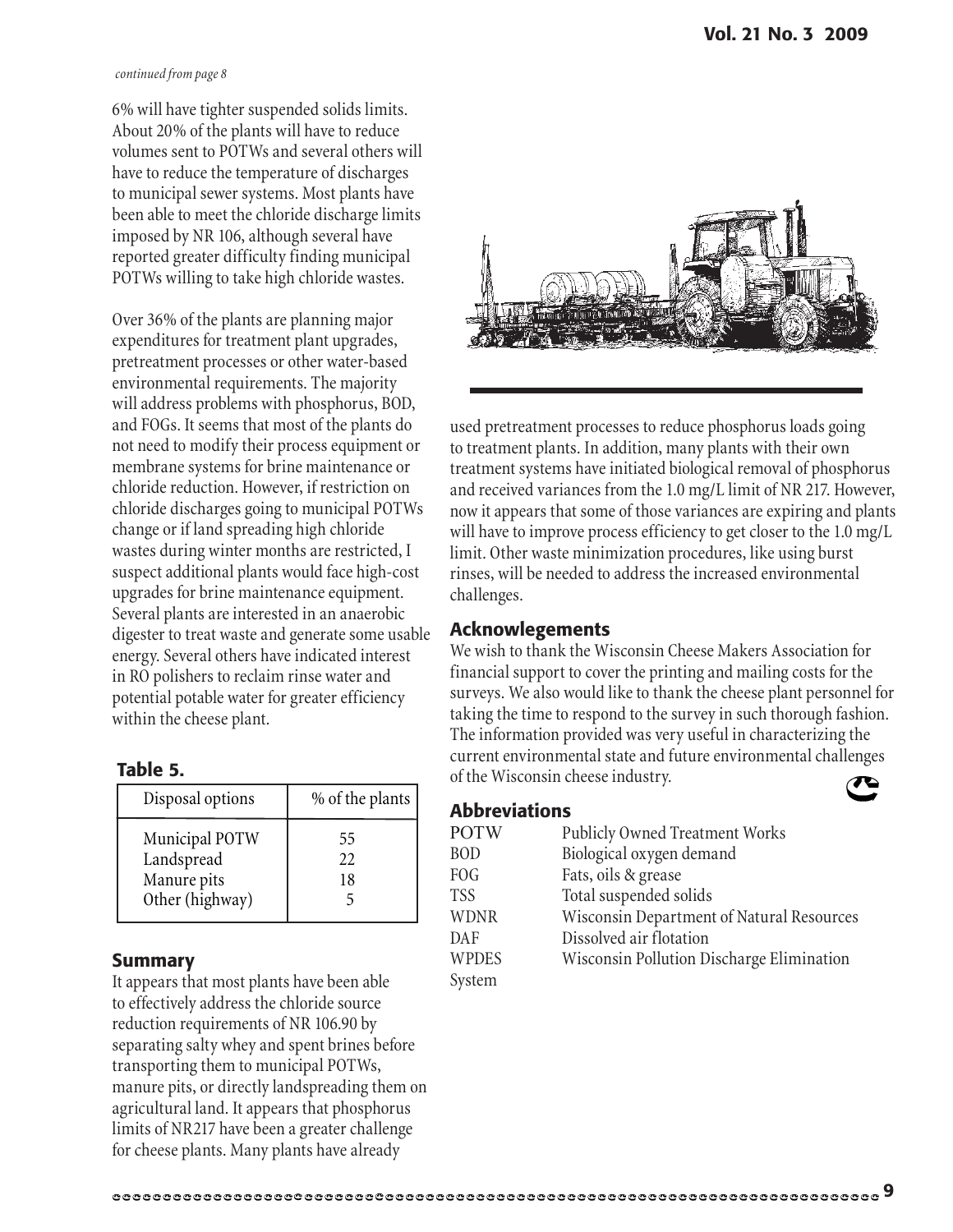# Curd Clinic

*Curd clinic doc for this issue is William (Bill) Wendorff, Ph.D., emeritus professor of Food Science (Shown on page 11 at a recent CDR Short Course)*

I would like to keep my label simple, do I have to include smoke flavor in the ingredient list ?  $\mathbf{Q}.$  I am experimenting and making a few new varieties of cheese. I'd like to keep my label simple, so if I make a smoked cheese do I have to include smoke flavor in the ingredient list of my smoked cheese if I use liquid smoke?

 $\boldsymbol{A}$ . This question is not as simple as it seems. The short answer is that it depends on the method you use to apply or add liquid smoke to your cheese product. USDA Policy Memo 058A is the guideline you need to follow for labeling products prepared with liquid smoke (natural smoke flavoring). Here are the highlights and examples for a hypothetical cheddar cheese.

#### Example 1

Products that have been exposed to smoke generated from burning hardwoods, sawdust, corn cobs, mesquite, etc., may be labeled as "Smoked cheddar" or with terms such as "Natural Smoked Cheddar" to indicate the traditional smoking process was used. In this case, smoke incorporation is part of the smoking process and does not have to be labeled as an ingredient.

#### Example 2

Products may be labeled "Smoked cheddar" if natural liquid smoke flavor is applied by spraying, dipping, liquid flooding or similar processes prior to or during heat processing. In these cases, the heat of processing allows the natural liquid smoke flavoring to react with milk proteins. (With natural cheese products, we recommend heating to a temperature no higher than 95˚F for 1 hour to retard surface drying and potential oiling off.) When you use this application, it is assumed that the smoke flavoring is transformed to the reactive state similar to natural vaporous smoke and thus does not have to be labeled as an ingredient.

#### Example 3

When you add natural smoke flavor directly by marinating, brining, or injection, or add it to curds or cheese emulsion your label must identify the smoke flavor as part of the product in the ingredient statement. Carriers for dry or oilbased smoke flavorings used in cold pack or process cheese are also required in the ingredient statement.

Both traditional vaporous smoked product and liquid smoke treated product processed according to example 2 can be labeled as "smoked." Both smoked products can also label the species of smoke used e.g., "hickory-smoked cheddar" or "applewood-smoked cheddar." However, only traditionally smoked product can be labeled as "natural hickory-smoked cheddar." On the other hand, natural smoke flavorings (liquid smoke) can be identified as "natural smoke flavor" or "natural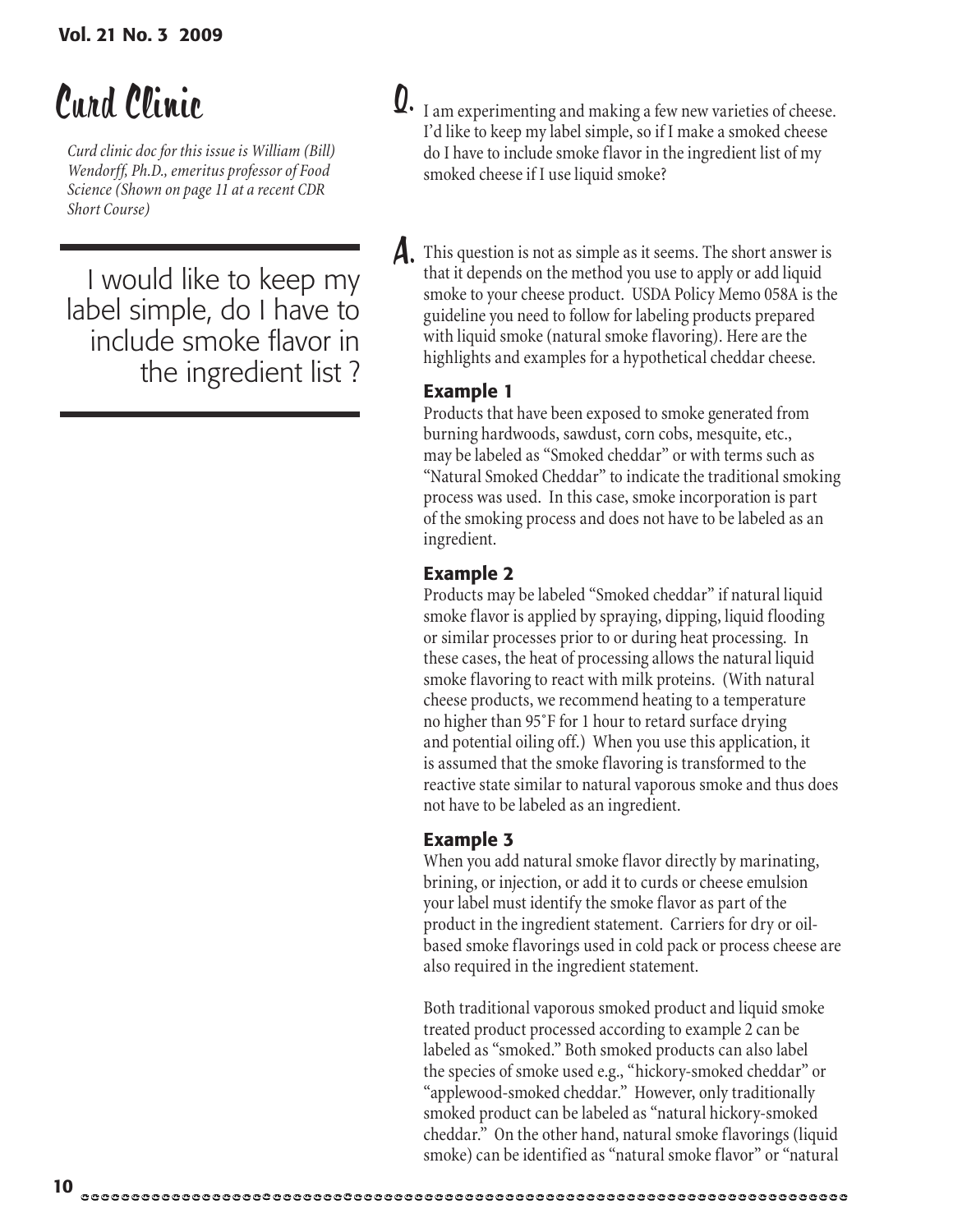hickory smoke flavor" in the ingredient listing of products produced under example 3 and the product is hickory smoke flavored cheese.

FDA has generally accepted the USDA labeling policy as the guideline for smoked food products such as cheese.





### The next short course to consider:

Milk Pasteurization and Process Control School January 5-6, 2010. Scott Rankin (608) 263-2008



Please help us keep our mailing list current! Simply phone, fax or e-mail the information requested below to:

> *The Dairy Pipeline* Center for Dairy Research 1605 Linden Dr. Madison, WI 53706 phone: 608/262-8015 fax: 608/262-1578

You can also choose to forgo a mailed copy and get on our e-mail subscription list which will remind you to read the Pipeline on the web. Sign up for this option on our website: www. cdr.wisc.edu

### Name

11

Company Street address **City City** State Zip and the contract of the contract of the contract of the contract of the contract of the contract of the contract of the contract of the contract of the contract of the contract of the contract of the contract of the co **Country** (and mailing code)

 $\Box$ CHANGE  $\Box$ ADD  $\Box$  REMOVE